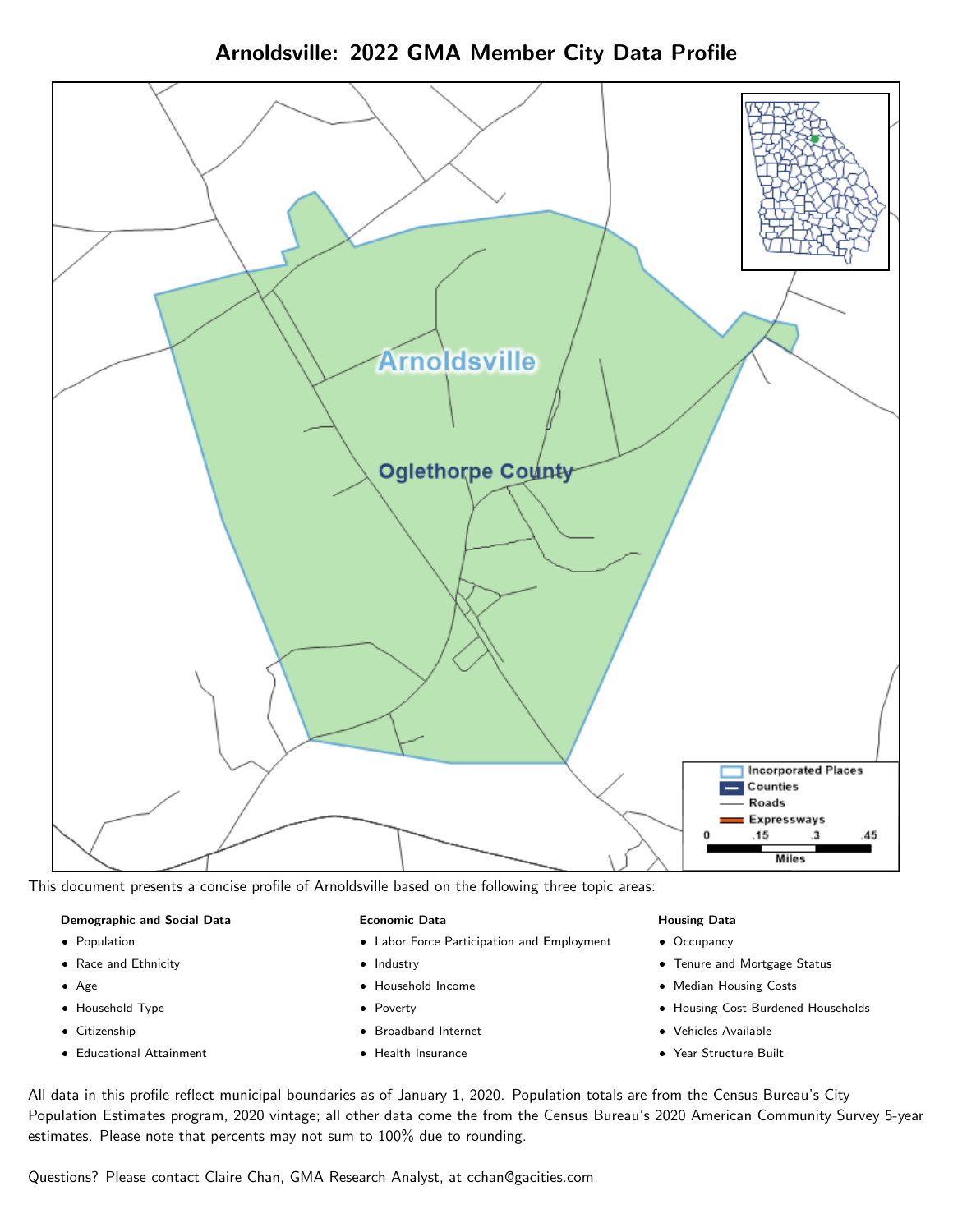# Arnoldsville: Demographic and Social



0% 2% 4% 6% 8% 10% 12% Male **Female**  $12\%$  10% 8% 6% 4% 85 and over 80-84 75-79 70-74 65-69 60-64 55-59 50-54 45-49 40-44 35-39 30-34 25-29 20-24 15-19  $10-14$ 5-9 Under 5

# **Citizenship**

Age



#### Source: American Community Survey, 2020 5-year estimates, table B05002 Source: American Community Survey, 2020 5-year estimates, table B15002

Race and Ethnicity



Source: U.S. Census Bureau, City Population Estimates, 2020 vintage Source: American Community Survey, 2020 5-year estimates, table B03002

# Household Type



Source: American Community Survey, 2020 5-year estimates, table B01001 Source: American Community Survey, 2020 5-year estimates, table B11001

### Educational Attainment



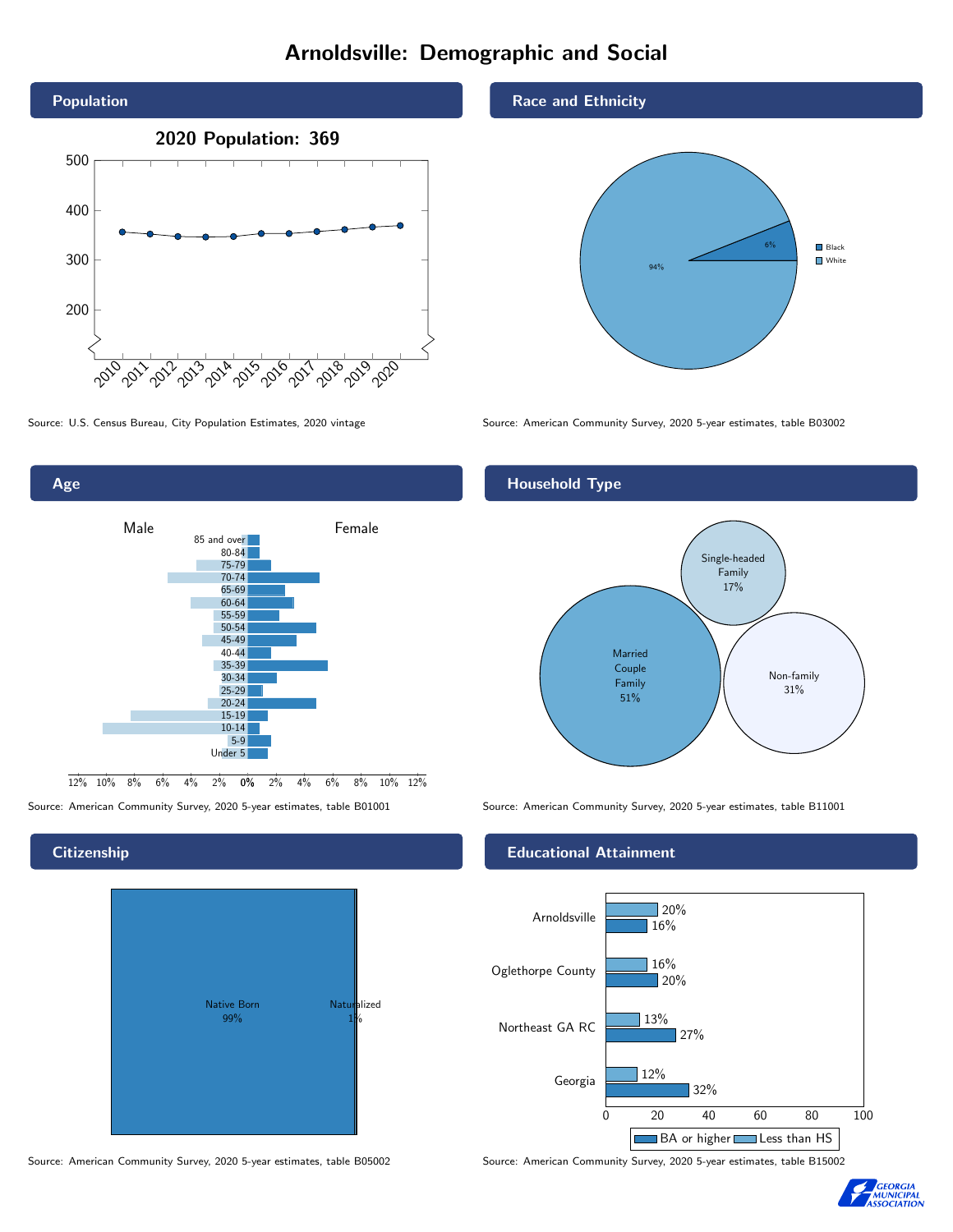# Arnoldsville: Economic



Source: American Community Survey, 2020 5-year estimates, table B23001 Note: Unemployment rate is based upon the civilian labor force.

# Household Income



Source: American Community Survey, 2020 5-year estimates, tables B19013 and B19025 Source: American Community Survey, 2020 5-year estimates, table B17010



Source: American Community Survey, 2020 5-year estimates, table B28002 Source: American Community Survey, 2020 5-year estimates, table B18135

### Industry

| Agriculture, forestry, fishing and hunting, and mining      | $4\%$ |
|-------------------------------------------------------------|-------|
| Construction                                                | 10%   |
| Manufacturing                                               | 8%    |
| <b>Wholesale Trade</b>                                      | 15%   |
| Retail Trade                                                | 10%   |
| Transportation and warehousing, and utilities               | 5%    |
| Information                                                 | $2\%$ |
| Finance and insurance, real estate, rental, leasing         | $1\%$ |
| Professional, scientific, mgt, administrative, waste mgt    | 8%    |
| Educational services, and health care and social assistance | 28%   |
| Arts, entertainment, recreation, accommodation, food        | 3%    |
| service                                                     |       |
| Other services, except public administration                | $0\%$ |
| Public administration                                       | 6%    |

Source: American Community Survey, 2020 5-year estimates, table C24030

### Poverty



# **Health Insurance**